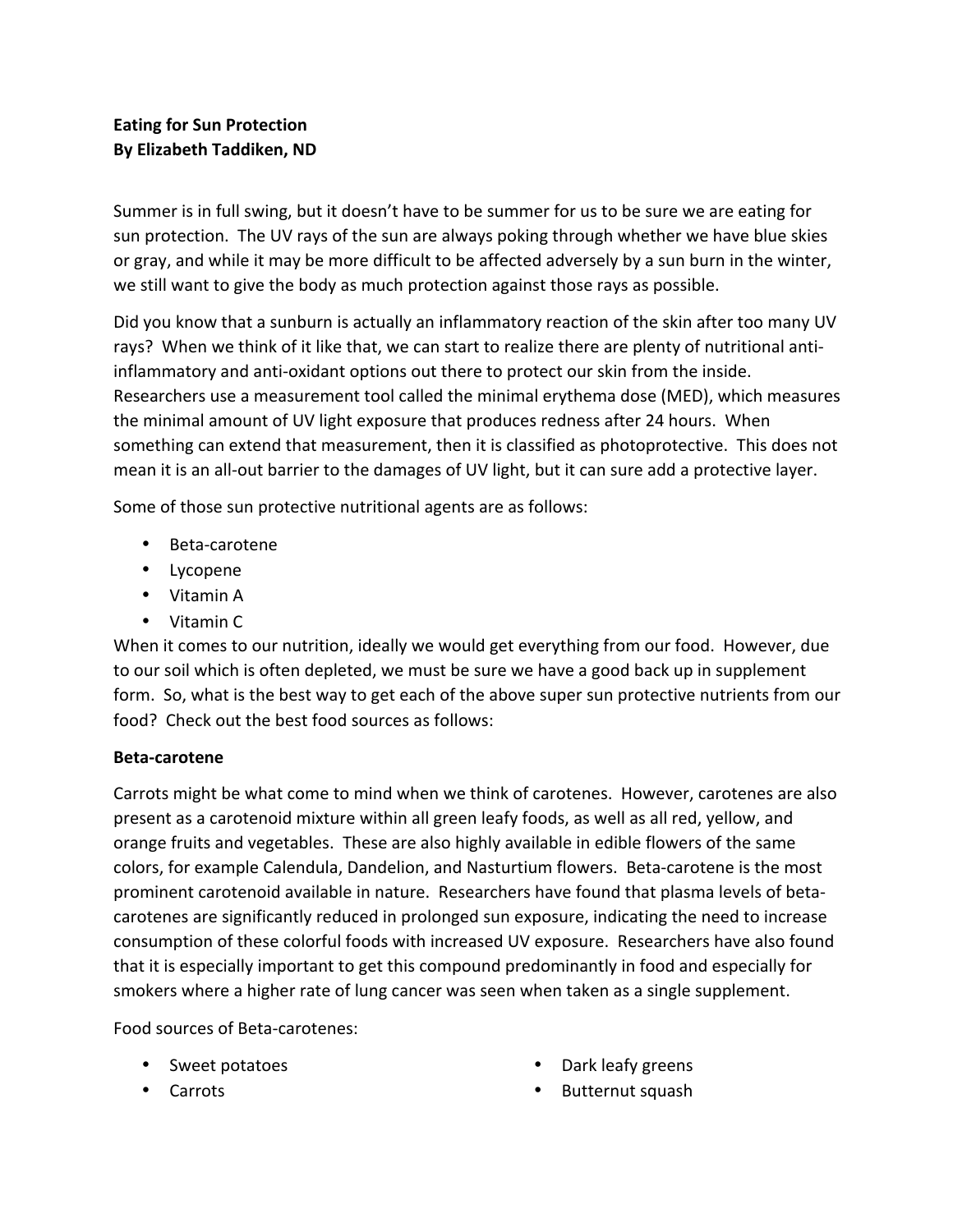- Red bell peppers
- Appricots
- **Broccoli**
- Cantaloupe

#### **Lycopene**

You might have heard of lycopene in reference to the benefits of cooked tomato products like pasta sauces, stewed tomatoes, and ketchup even. Homemade is best for these cooked tomato products, or if store bought look for products with the least amount of ingredients. There is definitely truth behind the proclaimed health benefits of cooked tomato products especially with regards to lycopene. Lesser amounts are found in other red colored foods, but just as with beta-carotene it is preferable to find this compound in your food rather than solely as a single nutrient in in a supplement. Research has shown lycopene to be a strong antioxidant which may benefit by preventing cancer of the prostate, lung, stomach, and possibly many others. Healthy volunteers in a clinical trial who were given lycopene rich food products like tomato paste and tomato extract for 10-12 weeks, showed a significant decrease in the severity of sunburn by about 40%. Other trials done for 4 weeks did not show a significant result.

Food sources of lycopene:

- Guavas
- Watermelon
- Cooked tomatoes
- Papaya
- Grapefruit
- Cooked red bell peppers
- Cooked asparagus
- Purple cabbage
- Mango

## **Vitamin A**

Beta-carotene mentioned above is a pre-cursor to vitamin A. Thus, if we ensure plenty of betacarotene rich foods in our diet, then we are bound to be on the road to having a good supply of vitamin A. Vitamin A is a strong antioxidant that can potentially prevent the free radical damage posed by UV rays. Vitamin A (retinol) is both immunomodulating and cardioprotective as well as being a super antioxidant. However, large doses can be harmful, so again try to get the bulk of this nutrient in colorful fruits and veggies.

Food sources of vitamin A:

- Sweet potato
- Carrots
- Butternut squash
- Spinach
- Cantaloupe
- Lettuce (not iceberg)
- Red bell peppers
- **Broccoli**
- **Grapefruit**

## **Vitamin C**

Vitamin C is probably one of the most well-known antioxidants. It is a water-soluble antioxidant and is biosynthesized in all green plants which is one of the best sources to acquire